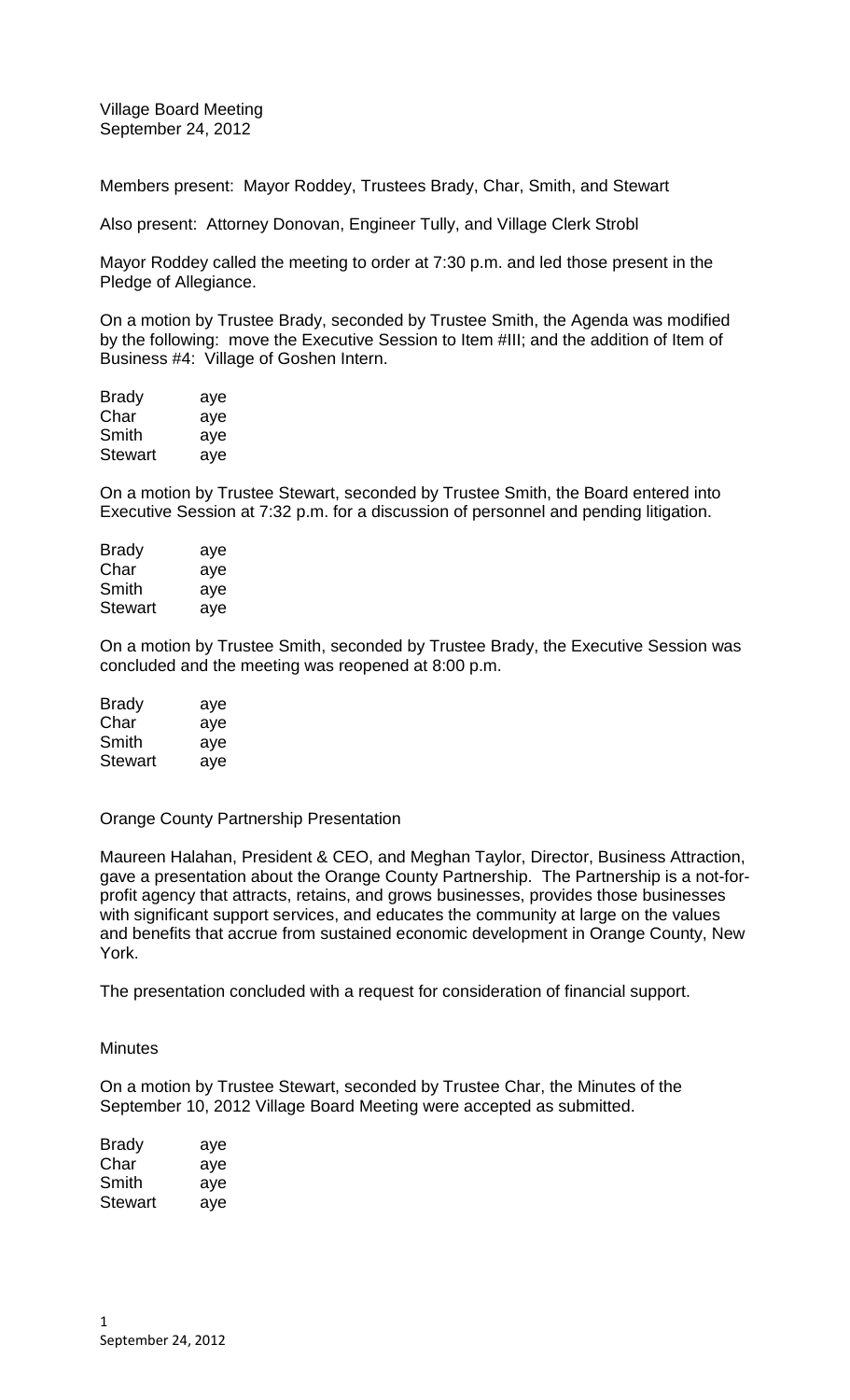# **Communications**

### Mayor Roddey read the following:

#### *Dear Mayor Roddey,*

*The Mid-Hudson St. Patrick's Parade Committee is proud to announce that our 37th annual St. Patrick's parade was voted to be held in Goshen on Sunday, March 10, 2013. We are formally requesting that the parade date be added to the village calendar and that the village formally notify our committee of its acceptance.*

*We sincerely look forward to this great event being held in your village for the eleventh consecutive year.*

*Respectfully yours, William T. O'Donnell, President*

On a motion by Trustee Char, seconded by Trustee Brady, the date of Sunday, March 10, 2013 was approved for the St. Patrick's Day Parade.

| <b>Brady</b>   | aye |
|----------------|-----|
| Char           | aye |
| Smith          | aye |
| <b>Stewart</b> | aye |

### Items of Business

On a motion by Trustee Brady, seconded by Trustee Smith, bills as examined by members of the Board were approved in accordance with Abstract 2012/2013 number 6, check numbers 4206 through 4248, in the amount of \$35,956.14.

| Brady   | aye |
|---------|-----|
| Char    | aye |
| Smith   | aye |
| Stewart | aye |

Trustee Smith moved, and Trustee Char seconded the following:

The Village of Goshen will institute an 8:00 p.m. to 6:00 a.m. Halloween Curfew for Friday, October 26, 2012 through Thursday, November 1, 2012.

| <b>Brady</b>   | aye |
|----------------|-----|
| Char           | aye |
| Smith          | aye |
| <b>Stewart</b> | aye |

Mayor Roddey discussed a suggestion he had received from a local business owner, that metered parking be suspended while NYSEG is installing new gas mains on West Main Street.

On a motion by Trustee Char, seconded by Trustee Brady, metered parking will be suspended on West Main Street from the intersection with North Church Street to Nelson Street, and on Greenwich Avenue from the intersection with South Church Street to High Street, until further action by the Village Board.

| <b>Brady</b> | aye |
|--------------|-----|
| Char         | aye |
| Smith        | aye |
| Stewart      | aye |